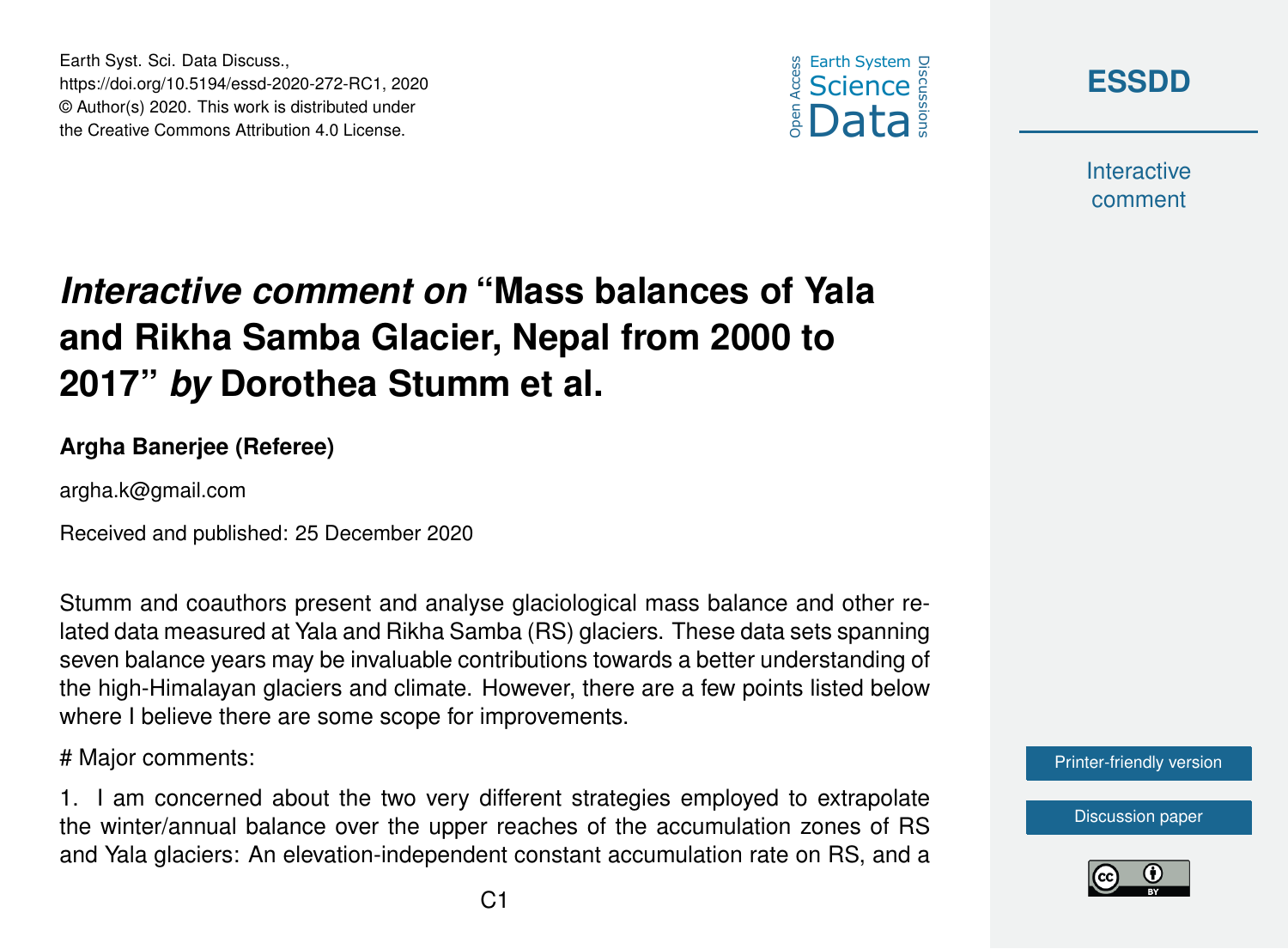constant elevation-gradient based interpolation on Yala. While some discussions are presented with reference to Yala, a more detailed discussion of the rationale behind adpoting these the two methods, and a quantitative analysis of the corresponding uncertainties may be necessary.

As far as I can tell looking at the fig 2 (left most panel), the balance measured at the upper few stakes/pits may be better described with a constant elevation-independent balance rate. (Let me mention here that I am not sure if the present choice of horizontal range for the left-most panel of fig 2, which seriously compromises the readability, is a good one. I request you to please restrict the horizontal range to something reasonable, like [-1,1] m w.e.)

2. I think the paper may benefit from a more careful presentation of the geodetic analysis in general.

While I am not that familiar with intricacies of geodetic techniques involved, I wonder if obtaining horizontal (vertical) location of the GCPs from Landsat (SRTM) products having a relatively lower resolution (and vertical accuracy) may seriously compromise the accuracy of the generated GeoEye-1 DEM that has nominal horizontal resolution of 2-5 m. In general, the rationale behind switching between SRTM1 and SRTM3 for various pieces of analysis done needs to be made clear. Also, why not use SRTM1 here?

Could you not check the accuracy of the DEM making use of any GNSS data from the stable terrain that may be available? A comparison between your May 2012 GNSS elevation profile, and the same extracted from Jan 2012 DEM could be very useful here. I missed such a plot in the present manuscript. In fact, it appears that you do not make much use the highly accurate elevation profile from GNSS survey, apart from comparing it with 2000 SRTM3 data.

It may be useful to plot the distribution of differences between DEM2000 and DEM2012 on the off-glacier stable terrain.

**[ESSDD](https://essd.copernicus.org/preprints/)**

**Interactive** comment

[Printer-friendly version](https://essd.copernicus.org/preprints/essd-2020-272/essd-2020-272-RC1-print.pdf)

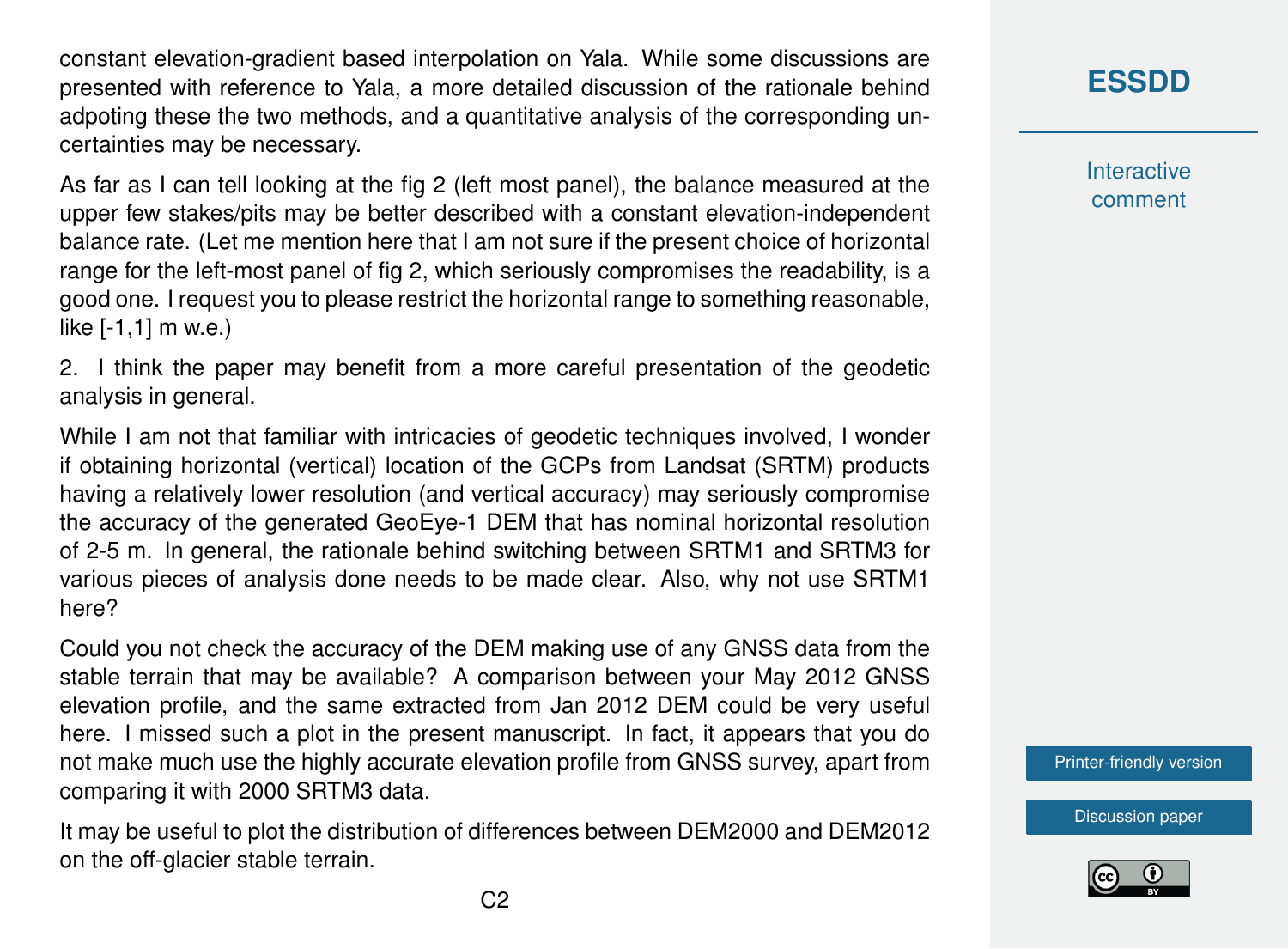3. You have invoked subtropical jet stream which operates on a planetary scale to explain strong winds on certain glaciers during the winter season while referring to Ding & Sikka (2000) and Wagnon et al. (2013). You have not discussed this issue in depth, but I find it hard to imagine how a planetary-scale system influences two glaciers from the same region in a differnt manner. It seems that the connection between jet stream and winds speed on glacier scale that Wagnon et al. (2013) make is entirely based on observation at a single glacier/location. Also, the authors didn't discuss this issue in that detail. Unfortunately I could not access the article that they referred to or Ding & Sikka (2000) that you refer to, so not sure if these references talk about some relevant mechanism in the context of Himalayan glaciers. To me your data from Yala may instead be a pointer that local effects can have a strong impact on spatiotemporal variability of winds. I believe a one-to-one correspondence between local scale and planetary scale winds will always be tricky - more so with the complex Himalayan topography.

I suggest that you please revise your discussions on the effects of the jet stream on local winds. Please provide sufficient arguments about the corresponding mechanism and/or cite relevant references.

4. If I am not mistaken, the paper refers to more detailed data from the two glaciers than that can be accessed from FoG database (for example, stake displacements, winter balance, digital elevation models etc.). It would be a great if all such data used in the study can be made accessible to the community.

# Minor comments:

\* You have discussed the difficulties in identifying the lower boundary of the annual accumulation of snow in L513 and also in section 5.1. This an important issue that has implications for the data collected in the past on Himalayan glaciers, and may help improve similar measurements in the future. Therefore this point may be highlighted with the corresponding discussions moved to a dedicated subsection within the Discussions section.

## **[ESSDD](https://essd.copernicus.org/preprints/)**

**Interactive** comment

[Printer-friendly version](https://essd.copernicus.org/preprints/essd-2020-272/essd-2020-272-RC1-print.pdf)

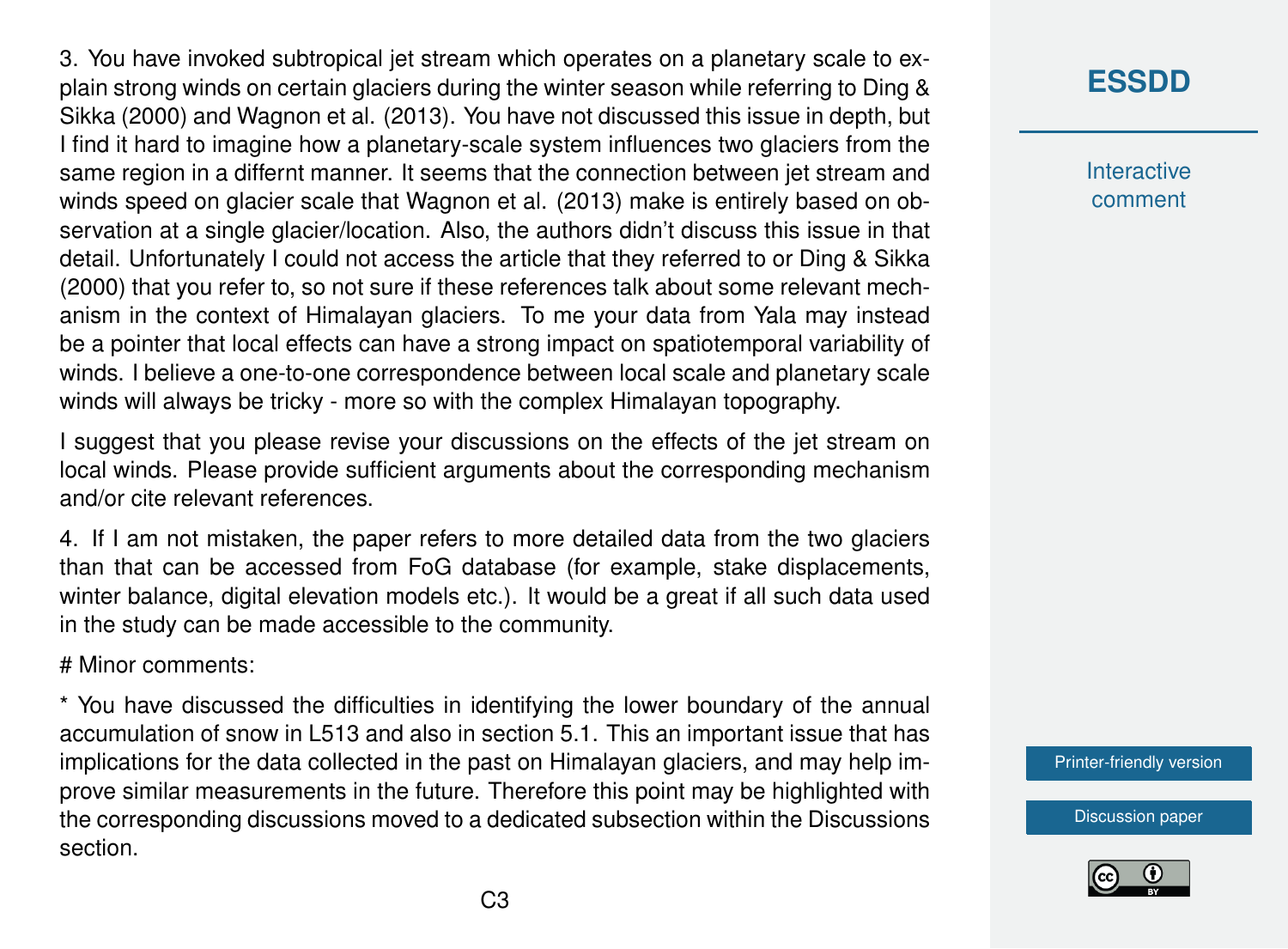\* I request a carefully revision the manuscript to edit the language. Please identify and replace/rephrase sentences that are either difficult to understand and/or do not conform to standard English usage. I have tried to point out a few such instances, but there may be a few more.

\* Please improve the readability of figure 1. Often the contour lines are all but invisible (particularly for RS). Elevation labels are generally hard to read as the text overlays cannot be distinguished from the background. Please explain the part the boundary marked with dashed lines in the caption. Please indicate the locations of the snow pits in this figure.

\* Table 1: Please include slope information.

\* L115 Please expand the sentence with some more details if possible, and if necessary split it into multiple sentences.

\* sect 2.2: Is it possible to include plots showing observed precipitation, wind, radiation time series for at least one of the years where there are some data?

\* L220 Can the corresponding uncertainty be quantified?

\* L230 Can the bias be quantified using geodetic data?

\* L231 The stakes don't seem to be following a flowline as far as I can tell from fig 1.

\* L235 Is the corresponding contribution to the uncertainty of mass balance quantified?

\* L238 Unclear

\* L 245 How are the hand-held 'GPS' data is combined with RTK data - their accuracies are quite different? In fact it is not clear if you actually use 'GPS' data anywhere. Also, please be careful about using GPS as opposed to GNSS.

\* L253 Where do you discuss this data?

\* L255 Why not from all 'DGPS' data?

**[ESSDD](https://essd.copernicus.org/preprints/)**

**Interactive** comment

[Printer-friendly version](https://essd.copernicus.org/preprints/essd-2020-272/essd-2020-272-RC1-print.pdf)



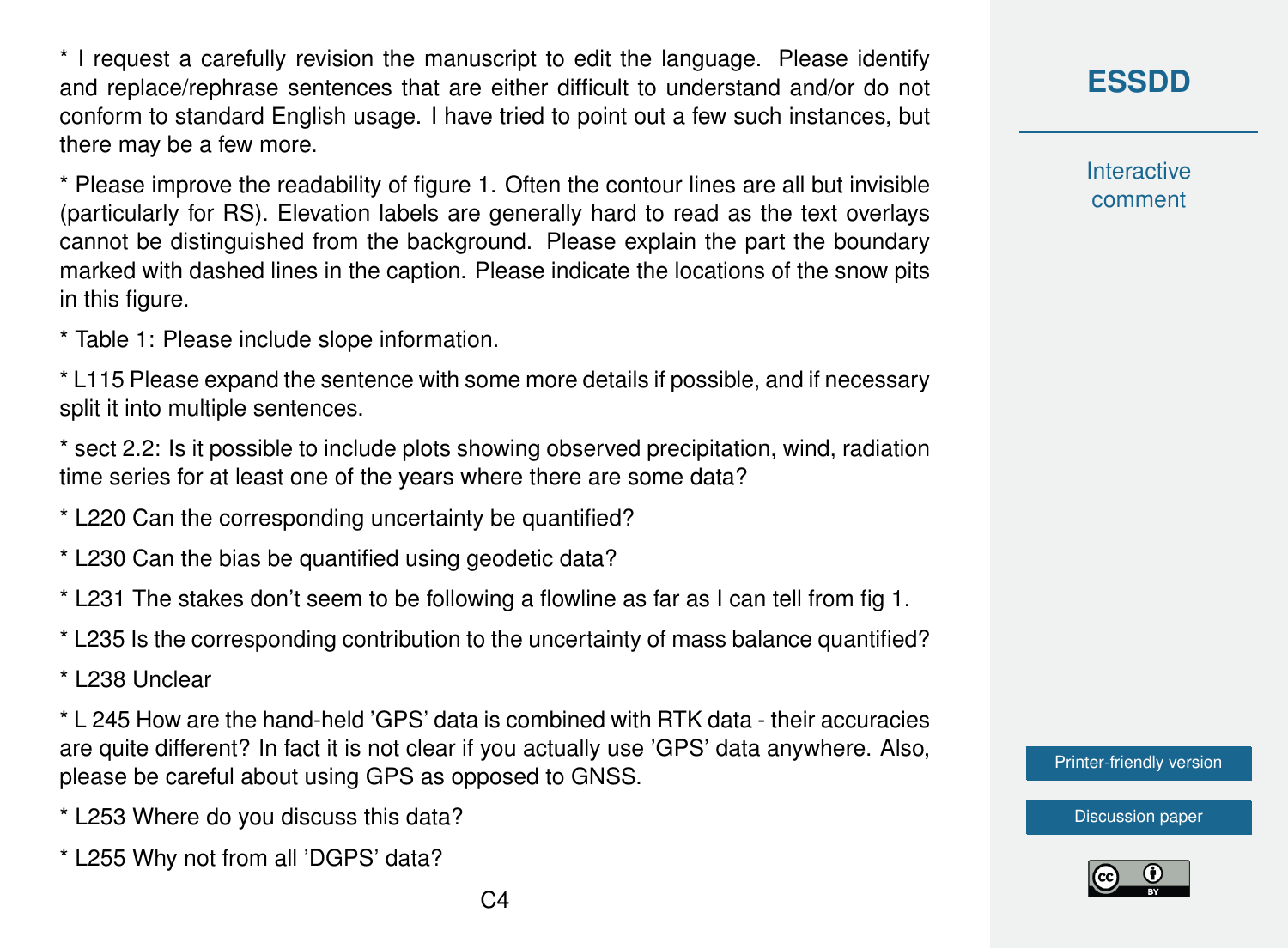\* 266 "to do other tasks" — please specify what other tasks you are referring to.

\* L269 Do you have access to multiple image-pairs?

\* L270 Why not use SRTM1 for both the glaciers?

\* L285 Why not used GNSS surveyed points to georeference or at least to validate the DEM?

\* L289-294 This part may be a bit redundant as it appears from L292-293 that you have not really used any of the data from ICIMOD inventory in the end. Also, is there any reason for not doing the same analysis for RS?

\* L295 Are you talking about one image or you have access to multiple images? Please rephrase the sentence accordingly.

\* L302 The central meridians are 81E and 87E (https://epsg.io/32644)

\* L 336 It is unclear what are you doing here and how.

\* L342 I might have missed it, but I did not see the values you assigned for the various uncertainty contributions on the right-hand side of eq 1. A table containing the values used may be included (in the supplementary if you wish).

\* L345 Do you use the error estimated for each elevation band (eq 2)? Are they considered in the fits shown in Figs 2 & 3. It would be good to show the error bars in Figs 2 &3 at least for some representative years.

You probably did not define the elevation bands up to this point.

Also, why not simply plot individual stake data available for a period with elevation and do the regression? What necessitates the binning of data from individual stakes into elevation bands? Or, is it that the the summation in eq 2 is over the old and new stakes at the same location, and not really over all the stakes in an elevation band?

\* L348 It is unclear what do you mean when you say mass-balance gradients "were

**Interactive** comment

[Printer-friendly version](https://essd.copernicus.org/preprints/essd-2020-272/essd-2020-272-RC1-print.pdf)

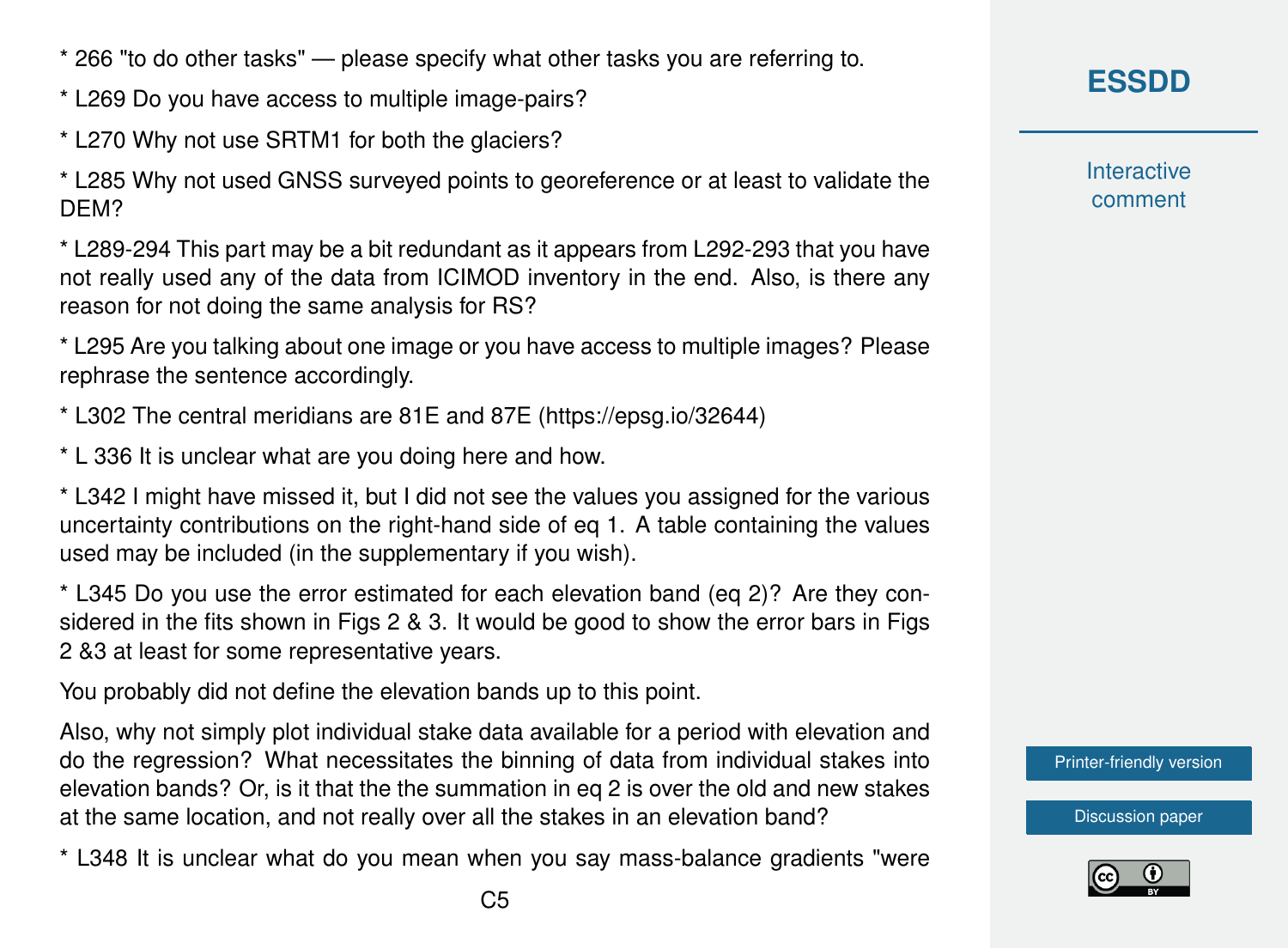applied to the DEMs".

\* L357 rephrase (You mean to say that above 5850 m balance was assumed to be elevation independent?)

\* L364 This may be addressed by analysing random subsets of the data where some stakes have been removed.

\* eq 3: To compute sigma\_final which value of sigma\_point\_elevb is used? I would expect sigma point elevb to vary between years or between elevation bands.

\* L490 Not sure about your use of the word 'consistent'. Are you referring to a relatively low interannual variability of the balance gradient? If so, you may rephrase the sentence accordingly. However, please note that the corresponding coefficient of variation is about 2.5 times larger on RS than on Yala - so the two glacier are not really that similar here.

\* Sect. 5.1

I do not find the opening paragraph that relevant. I suggest that you either remove this paragraph or save it for later.

I don't understand what is rationale of including Chota Shigri glacier, which is from a different region with distinctly different climate setting, in your discussion/table etc.

In this subsection, two separate topics are being discussed: 1. a comparison of the net balance of Yala with those of some nearby glaciers, and 2. a comparison with past data on Yala. It may be better organise these two topics into two different subsections. Also, if possible, please include some related discussions on RS (or point the reader to relevant references).

\* L743 I am not familiar with the usage "the 70ies" and so on. I am not entirely sure about it, but "the '70s" may be a more common usage.

\* L 755 I see that the "Conclusions" section contains both conclusions based on the

**Interactive** comment

[Printer-friendly version](https://essd.copernicus.org/preprints/essd-2020-272/essd-2020-272-RC1-print.pdf)